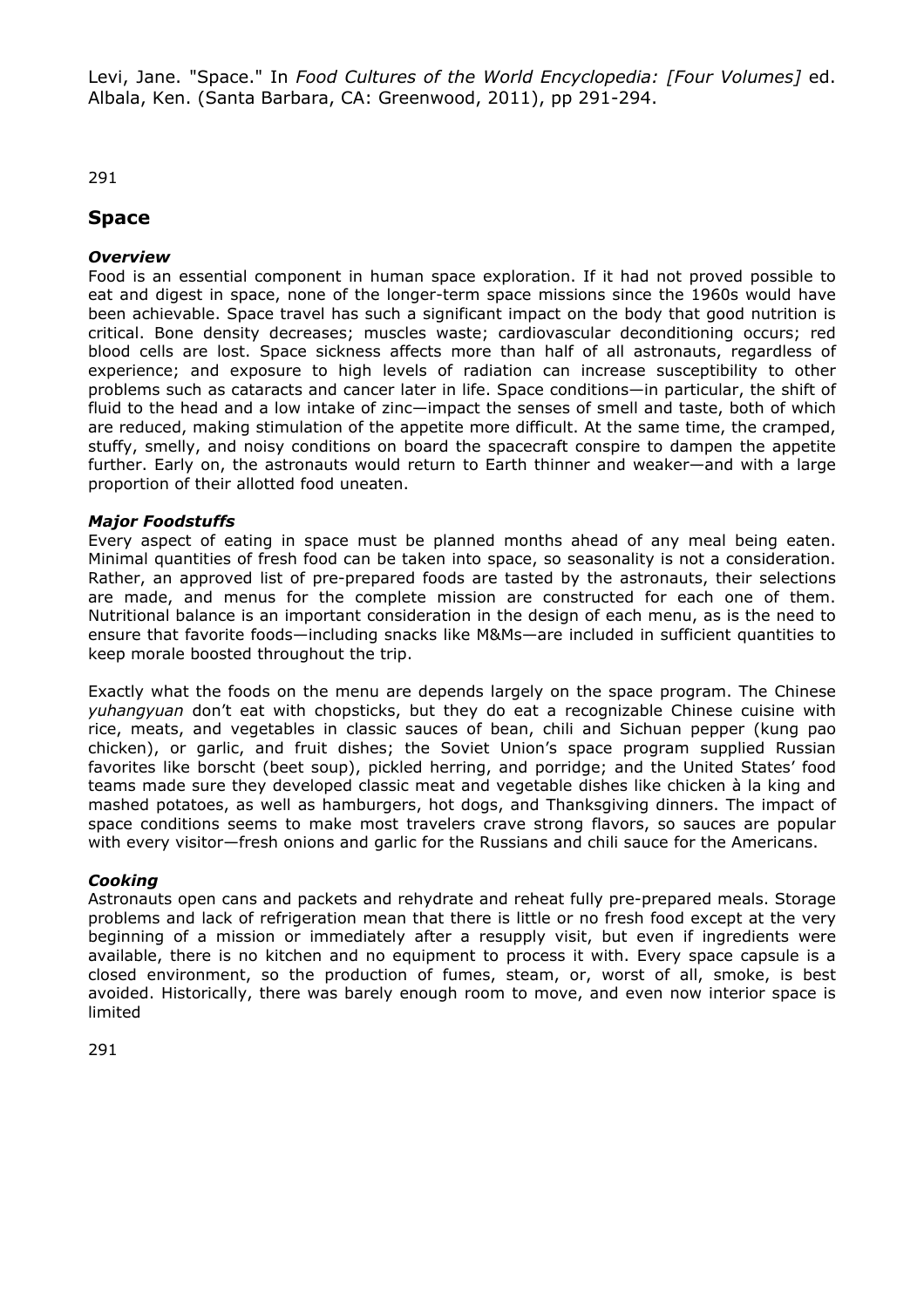to a fairly tight 1,438 cubic yards (1,100 cubic meters) for six astronauts in the International Space Station. Making room for kitchen equipment would be an expensive undertaking, and it has never been a priority. The astronauts have a demanding work schedule, often cited as another important reason for freeing them from kitchen drudgery and providing ready-to-go convenience foods.

Everything that is consumed in space is prepared in advance—several months in advance having been tested and tasted by the astronauts, who choose their menus as part of the preflight planning. The food is packaged carefully to minimize its weight and bulk and to reduce spoilage in the extreme and fluctuating conditions of space. The packaging often doubles as the serving dish, and a number of foods can be eaten straight from the package without the need for any utensils other than the scissors to open the bag.

The cooking techniques used on the ground vary according to the type of food being prepared. Historically, pureed foods in aluminum tubes, originally developed in the 1940s and 1950s for air force pilots who had to use pressurized headgear, were the archetypal space food for both the United States and the Soviet Union. Almost anything could be put into these containers, both savory and sweet. In the early 1960s, U.S. scientists put a lot of effort into developing bite-sized compressed foods, which were tested on some of the early Mercury missions. These foods were small, dehydrated cubes (coated in gelatins, starches, or oils to stop them from disintegrating) that would rehydrate in the mouth as they were chewed. They came in a number of flavors—bacon, cheese and crackers, toast, peanut butter, fruitcake—but it was hard to tell them apart without looking at the label. The astronauts found them unpleasant in the mouth and to the taste, and some of the coatings caused stomach upset, so they were discontinued.

Given the concerns about the weight and bulk of everything that is launched into space, dehydration has remained an important technique for preserving and preparing food for space travel. A wide range of freeze-dried meat- and vegetable-based meals were developed during the 1960s, first for the Gemini and then the Apollo missions. These foods were packed into plastic packages that would then have water injected into them before being massaged by hand to ensure even distribution of the water. The water used was a by-product of the fuel cells that operated the generators on board, but the Gemini capsule produced only cold water, which did little to increase the appeal of items like mashed potatoes. Apollo had warm water, which helped, although the need to knead the food probably did little for its texture and appearance. These types of foods continued to be developed and remain an important source of food on the Space Shuttle, and the range has increased to include fish dishes and breakfast foods as well as soups and casseroles and a variety of drinks provided in powdered form.

By the end of the 1960s there was another advance: thermostabilized wet meat products in plastic pouches or cans. These foods are heat-treated to destroy bacteria, in the same process as is used in normal canning. The Soviet Union used many canned foods on its missions from the earliest stages of the space race. It seems that the weight of the cans discouraged the United States from doing the same, so the development of the pouches was an important step forward in providing better and more familiar food for the astronauts. Thermostabilized foods are commonly warmed on board before being eaten with a spoon or fork. This type of packaging has become particularly used for fish, fruit, and puddings. More recently, irradiated food has been provided on the Space Shuttle. This technique helps to prolong the shelf life of smoked and fresh-cooked meats, fruit, and vegetables.

Bread has been variously provided in cans, pouches, and vacuum packs, all in an effort to reduce crumb production. Crumbs floating in a weightless cabin would, of course, be impossible to sweep up. The provision of tortillas instead of more traditional breads has helped overcome the crumb issue. The tortillas are preserved for up to 12 months by being packaged in a nitrogen atmosphere with an oxygen scavenger packet to ensure no mold can grow.

Everything prepared for space flight is given a technical name. "Intermediate-moisture" foods have long been a staple of the space larder and would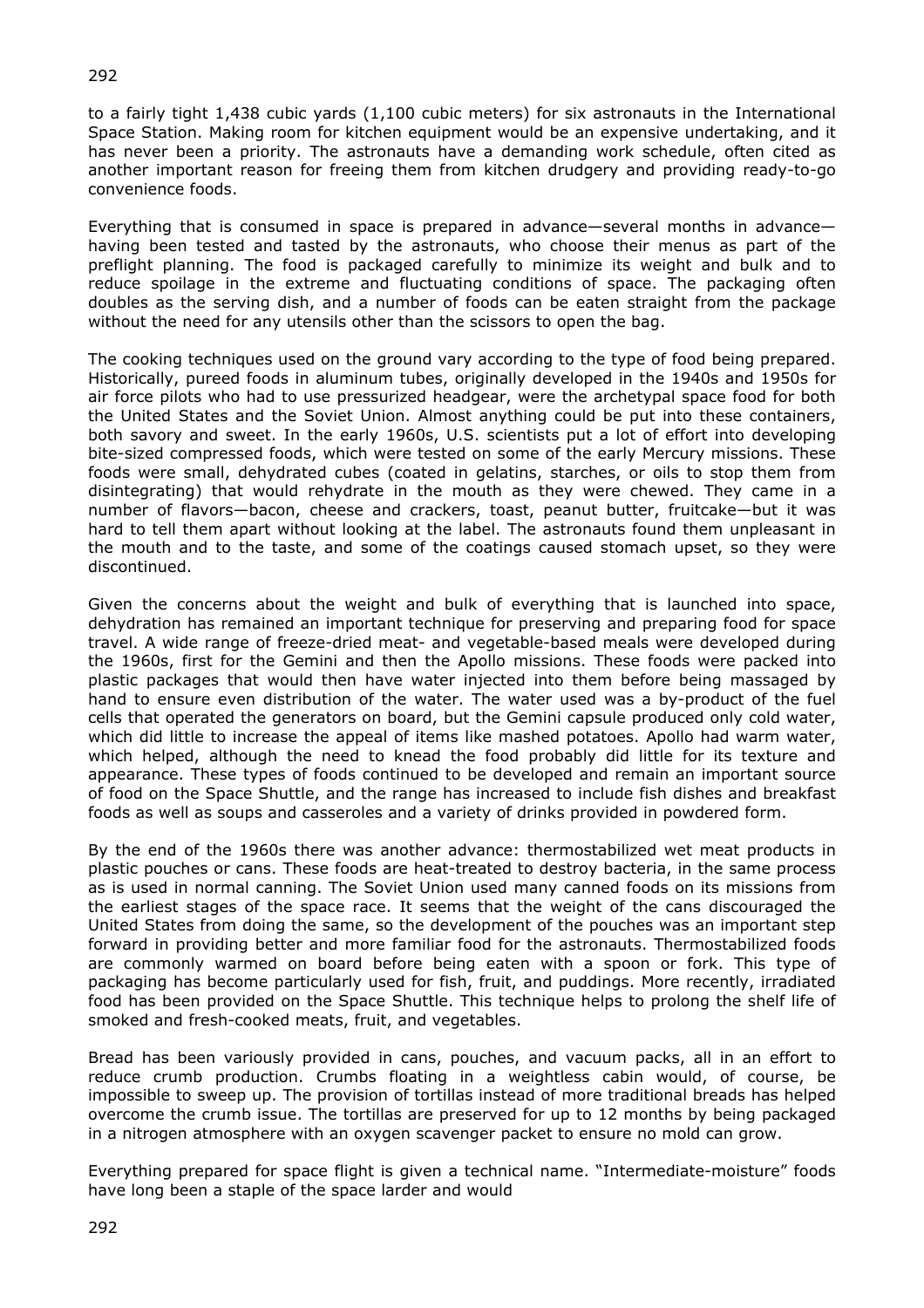simply be described as dried fruit or jerky by a nonastronaut. "Natural-form" foods like M&Ms, nuts, or granola bars would, equally, simply be called by their own name anywhere but in space. The preparation required on the ground is limited to putting them into appropriate secure and portion-controlled packaging. Condiments like ketchup and chili sauce are provided in individual pouches, requiring no special preparation before launch; but pepper and salt must be liquefied (pepper in oil and salt in water) and put into dropper bottles.

# *Typical Meals*

The meals devised for space fit into to a typical Western pattern of three meals (breakfast, lunch, and dinner) with snacks. However, it is not clear that every mission conforms to this pattern in the timing of its meals. The workload is extensive, and the impact of being in space can reduce the appetite. Many meals are eaten on the move, alone, and without really taking a break.

#### **Gemini Mashed Potatoes**

Most of the processing of space food demands industrial techniques that are impossible to replicate domestically. The keen experimenter is limited to using common foods available in the local supermarket and attempting to replicate the space experience by improvising appropriate packaging.

- 1 package dehydrated mashed potatoes
- 1 ziplock bag with label
- 1 syringe

Cold water (quantity according to instructions on original package)

Carefully tip the dehydrated potatoes into the ziplock bag. Seal the bag. Measure the water into the syringe. Inject water into the bag, as close to the seal as possible. Gently massage the bag until the water is evenly distributed and the potato is hydrated. Open one corner of the package and eat with a teaspoon.

For Apollo mashed potatoes, follow the same procedure, but rehydrate with warm water instead of cold.

# *Eating Out*

Every meal in space is a meal eaten in—although every meal in some sense lies far beyond the ordinary. Astronaut Michael Collins apparently devised his own Michelin-style grading system for space food, awarding helmets rather than stars for the items he most enjoyed, although it is not clear that any of the items on the menu would have been award winning back on Earth.

The best way to get a space meal that might come close to eating in a restaurant seems to be to invite a French *spationaut* to join one. From their earliest collaboration with the Russian program to the present day, French chefs have devised delicious meals for spationauts to share with their colleagues on special occasions. Richard Filippi, a chef and cookery school teacher, worked on the first of these dishes in the mid- to late 1990s, developing magnificent delicacies for Mir. In 1996 Claudie Haigneré treated her fellow cosmonauts to beef daube, confit of duck with capers, pigeons in wine, and a rich tomato sauce, all washed down with wine from the Alsace. Filippi's other dishes were sent to Mir with French spationauts throughout the 1990s: squid in lobster sauce, toffee rice pudding, and, most spectacular, whole quail cooked in wine sauce, then deboned, sliced, and reassembled (including its wings) into a 3.5-ounce can.

More recently, space tourism has given a boost to the idea of restaurant-quality food in space, with chefs like Emeril Lagasse and television cooks like Martha Stewart and Rachel Ray contributing ideas and recipes to the development teams. Bringing a feast to share with the crew has become a component of the experience for the visitor.

Looking further to the future, Michelin-starred chef Alain Ducasse has turned his attention to fine dining for a possible mission to Mars, devising exquisite vegetarian recipes from the foods that could be grown on board or at a base on Mars: Martian